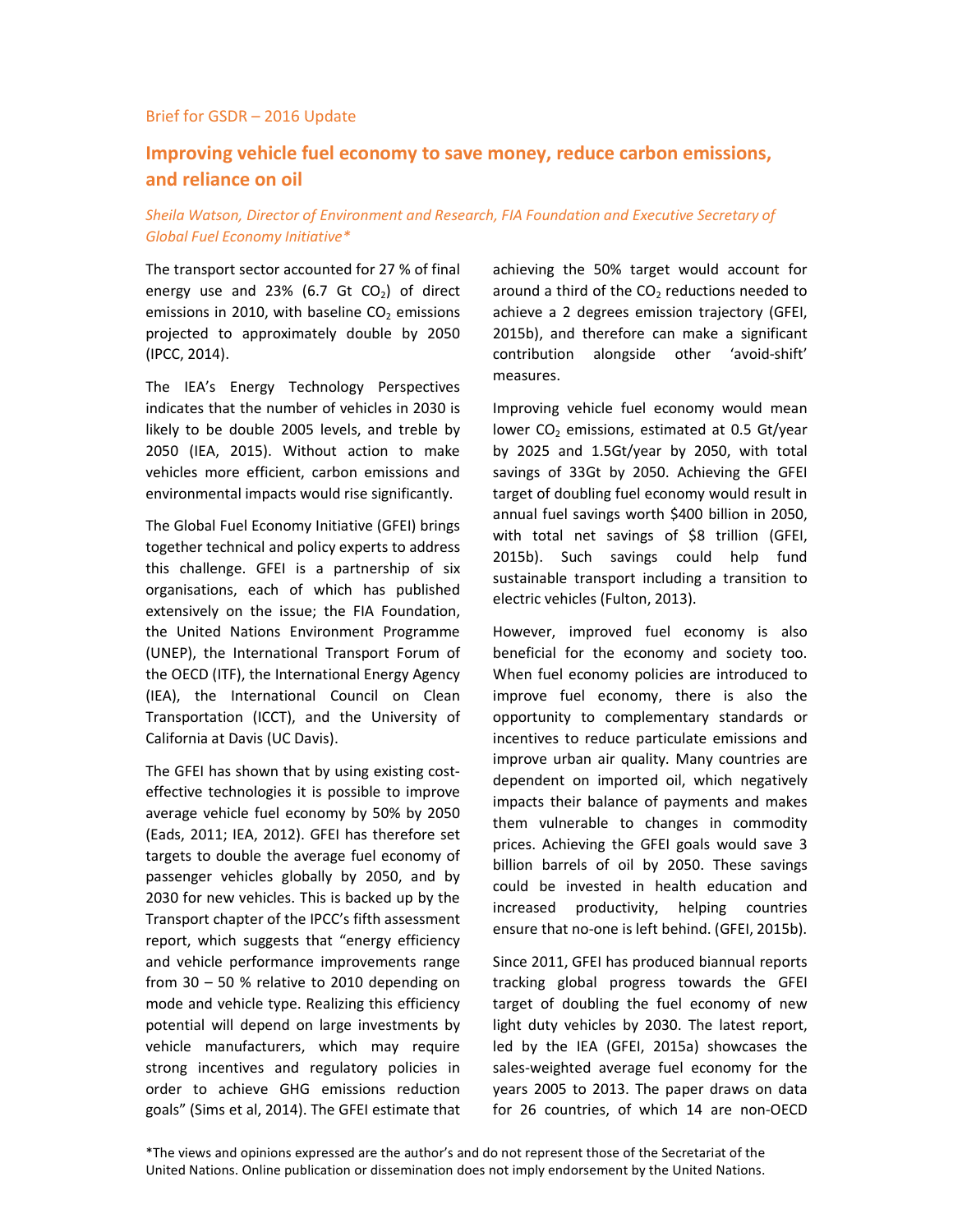countries. The report shows that while the global average fuel economy is improving, more needs to be done to meet the GFEI target.

The global average annual improvement rate of fuel economy has remained close to 2.0% per year since 2005. Fuel economy in OECD countries is improving at a much higher rate than in non-OECD countries. OECD countries are improving at a rate of 2.6% on average per year, with more than half of the OECD countries included in the analysis showing improvement rates well above 3.0%. Fuel economy improvement rates in non-OECD countries remain low, with an average improvement of 0.2%. The non-OECD passenger car market is now bigger than the OECD market, and has been since 2011. (GFEI, 2015a)

In 2014, 83% of new light-duty vehicles (LDVs) worldwide were sold in markets that have adopted regulations to improve LDV efficiency. Such standards require vehicle manufacturers to meet targets for new vehicle fleets based on CO2, GHG emissions, fuel consumption, or fuel economy. As of September 2015, ten major markets have adopted LDV efficiency regulations. While some countries are on track to reach a 50% reduction in new LDV fuel consumption by 2030, others would need up to 10 years of continuous improvement in order to reach a 50% reduction. Among those regions that have adopted LDV efficiency standards, the sales-weighted average fuel consumption is forecast to be 34% lower in 2030 than in 2005 (without additional standards). Reaching the global GFEI target would require further improvements in regions with existing policies and expansion of these policies to cover the remaining 21% of worldwide new LDV sales forecast in 2030. It is vital that both developed and developing countries take action to extend and introduce ambitious targets and policies to reduce emissions.

The Global Fuel Economy Initiative is working to support the introduction of fuel economy policies in new countries around the world. By 2015, it was supporting 27 developing countries to understand their vehicle fleets and develop and implement appropriate policy options. These include a carbon tax in Chile, vehicle labelling schemes in Vietnam, and a tax on older second-hand vehicles in Kenya. At COP21 in Paris, the Global Fuel Economy Initiative announced 40 new countries had committed to working to develop fuel economy policies, which GFEI will support thanks to additional funding from the European Commission and FIA Foundation.

### **References**

- Eads, G. (2011) GFEI prospects and progress, Global Fuel Economy Initiative, London http://www.fiafoundation.org/media/44119/50by50 prospects-and-progress-2011.pdf
- Fulton, L. (2013) How vehicle fuel economy improvements can save \$2 trillion and help fund a long-term transition to plug-in vehicles GFEI Working Paper 9, London
- http://www.globalfueleconomy.org/media/44075/wp9 fuel-economy-improvements.pdf
- GFEI (2015a) International comparison of lightduty vehicle fuel economy: Evolution over 8 years from 2005 to 2013 Global Fuel Economy Initiative, London http://www.globalfueleconomy.org/data-andresearch/publications/gfei-working-paper-11
- GFEI (2015b) Fuel Economy State of the World 2016: Time for Global Action. Global Fuel Economy Initiative, London http://www.globalfueleconomy.org/media/203446/gfeistate-of-the-world-report-2016.pdf
- IEA (2012) Improving the Fuel Economy of Road Vehicles: A policy package
- https://www.iea.org/publications/freepublications/public ation/PP5\_Fuel\_Economy\_FINAL\_WEB\_Oct\_2012.pdf

## IEA (2015) International Energy Perspectives, International Energy Agency, Paris http://www.iea.org/etp/etp2015/

IPCC (2014) Summary for Policymakers. In: Climate Change 2014: Mitigation of Climate Change. Contribution of Working Group III to the Fifth Assessment Report of the Intergovernmental Panel on Climate Change Cambridge University Press, Cambridge,